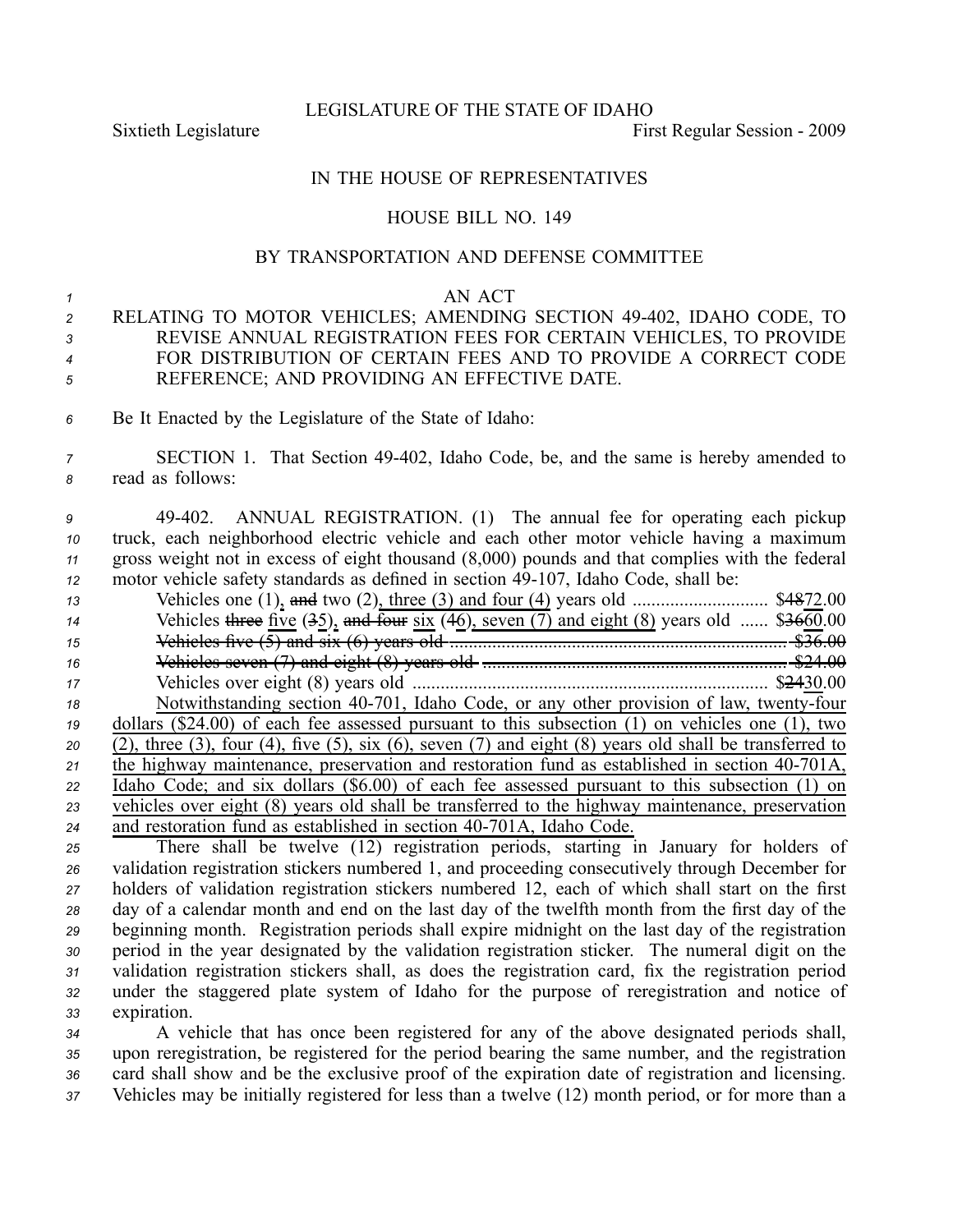*<sup>1</sup>* twelve (12) month period, and the fee prorated on <sup>a</sup> monthly basis if the fractional registration *<sup>2</sup>* tends to fulfill the purpose of the monthly series registration system.

 (2) For all school buses operated either by <sup>a</sup> nonprofit, nonpublic school or operated pursuan<sup>t</sup> to <sup>a</sup> service contract with <sup>a</sup> school district for transporting children to or from school 5 or in connection with school approved activities, the annual fee shall be twenty-four dollars (\$24.00).

*<sup>7</sup>* (3) For all motorcycles and motordriven cycles which comply with the federal motor 8 vehicle safety standards, operated upon the public highways the annual fee shall be nine *<sup>9</sup>* fourteen dollars and fifty cents (\$914.050).

 $\overline{10}$  (4) For operation of an all-terrain vehicle, utility type vehicle or motorbike, excluding <sup>a</sup> motorbike with an engine displacement of fifty (50) cubic centimeters or less, on public lands, <sup>a</sup> restricted vehicle license plate fee pursuan<sup>t</sup> to section 49450, Idaho Code, shall be paid. In addition, the registration fee specified in section 677122, Idaho Code, shall be paid as provided in section 677122, Idaho Code. The registration and restricted vehicle license plate <sup>15</sup> exemption provided in section 49-426(2), Idaho Code, applies to all-terrain vehicles, utility type vehicles, motorbikes and motorcycles used for the purposes described in subsection (2) of section 49426, Idaho Code.

*<sup>18</sup>* (5) For all motor homes the fee shall be as specified in subsection (1) of this section and *<sup>19</sup>* shall be in addition to the fees provided for in section 49445, Idaho Code.

*<sup>20</sup>* (6) Registration fees shall not be subject to refund.

 (7) A financial institution or repossession service contracted to <sup>a</sup> financial institution repossessing vehicles under the terms of <sup>a</sup> security agreemen<sup>t</sup> shall move the vehicle from the place of repossession to the financial institution's place of business on <sup>a</sup> repossession plate. The repossession plate shall also be used for demonstrating the vehicle to <sup>a</sup> prospective 25 purchaser for a period not to exceed ninety-six (96) hours. The registration fees for repossession plates shall be as required in subsection (1) of this section for <sup>a</sup> vehicle one (1) and two (2) years old. All other fees required under chapter 4, title 49, Idaho Code, shall be in addition to the registration fee. The repossession plate shall be issued on an annual basis by the department.

 (8) In addition to the annual registration fee in this section, there shall be an initial 31 program fee of twenty-five dollars (\$25.00) and an annual program fee of fifteen dollars (\$15.00) for all special license plate programs for those license plates issued pursuan<sup>t</sup> to sections 49404A, 49407, 49408, 49409, 49414, 49416, 49418 and 49418D, Idaho Code. For special plates issued pursuan<sup>t</sup> to sections 49406 and 49406A, Idaho Code, there shall be 35 an initial program fee of twenty-five dollars (\$25.00) but there shall be no annual renewal fee. 36 For special plates issued pursuant to sections 49-415C, 49-415D, 49-415E, 49-416A, 49-416B, 49416C, 49416D, 49416E, 49417, 49417A, 49417B, 49417C, 49417D, 49417E, 49418A, 49418B, 49418C, 49418E, 49419, 49419A, 49419B, 49419C, 49419D, 49420, 49420A, 49420B, 49420C, 49420D, 49420E and 49420G, Idaho Code, there shall be an 40 initial program fee of thirty-five dollars (\$35.00) and an annual program fee of twenty-five dollars (\$25.00). The fees contained in this subsection shall be applicable to all new special plate programs. The initial program fee and the annual program fee shall be deposited in the state highway account and shall be used to fund the cost of administration of special license plate programs, unless otherwise specified by law.